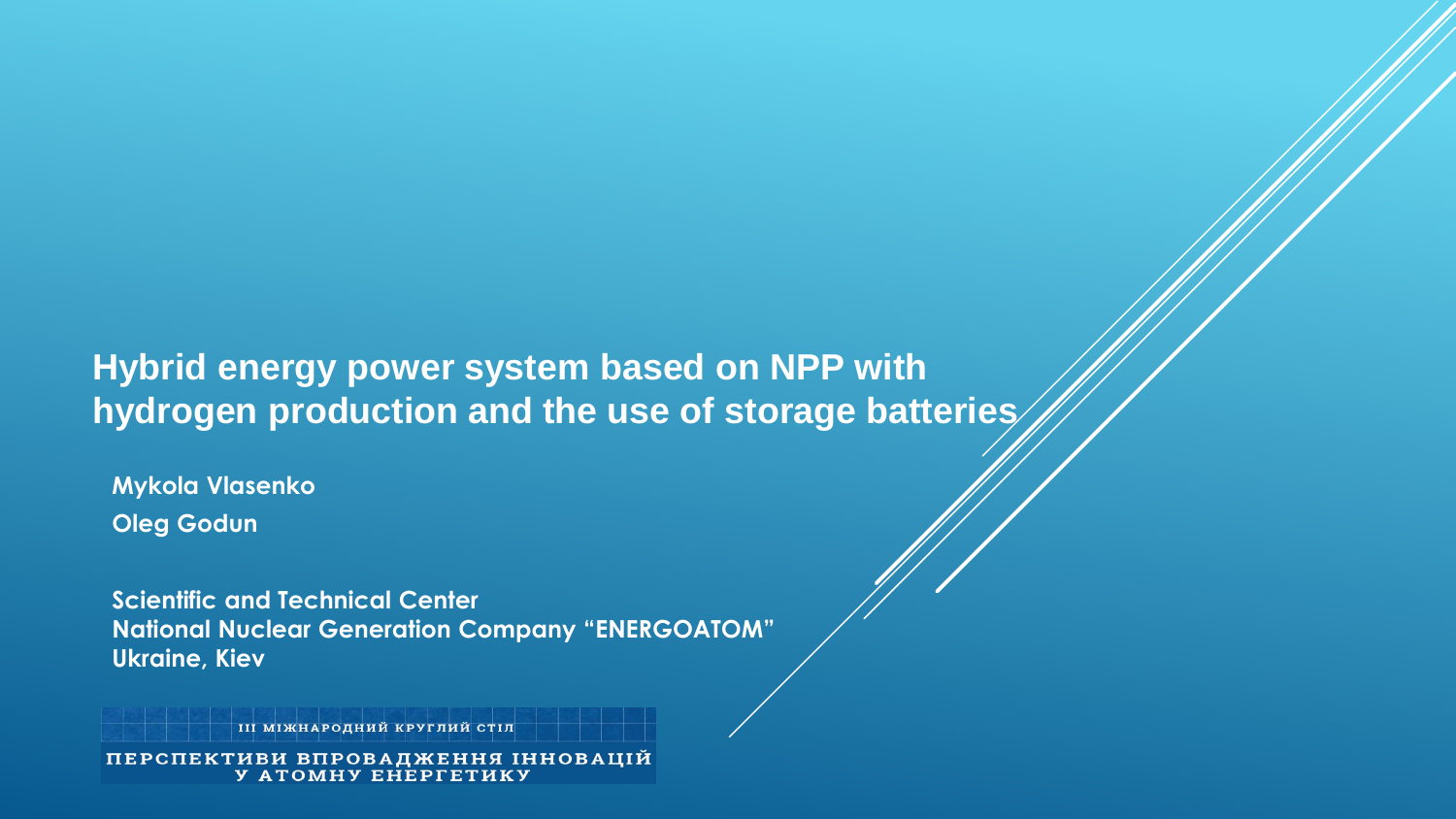- UNITED NATIONS FRAMEWORK CONVENTION ON CLIMATE CHANGE (1992) – Law 435|96-BP of 29.10.1996
- ► National Cadastre of Anthropogenic Emission 1990 2015
- $\triangleright$  Kyoto Protocol 2008 2012, Law 1430-15 of 04/02/2004. In 1990 2012 the total CO2 emission decreased on 60%
- Strategy Assessment Protocol of Convention on Environmental Impact in Transboundary Context – Law 562-VIII 01.07.2015. The environmental impact assessment take to account as part of strategic plans, government directions and National Law forming
- ▶ 22.04.2016 **Paris Climate Agreement 2015.** Ratification Law 13.07.2017 0105
- ▶ 07.12.2016 Conception of national policy of Climate Change Mitigation is approved by Cabinet of Ministry of Ukraine
- ▶ 12 January 2015, the President approved the Strategy for Sustainable Development "Ukraine 2020". The main goal is to achieve European standards and help Ukraine earn its rightful place in the world.

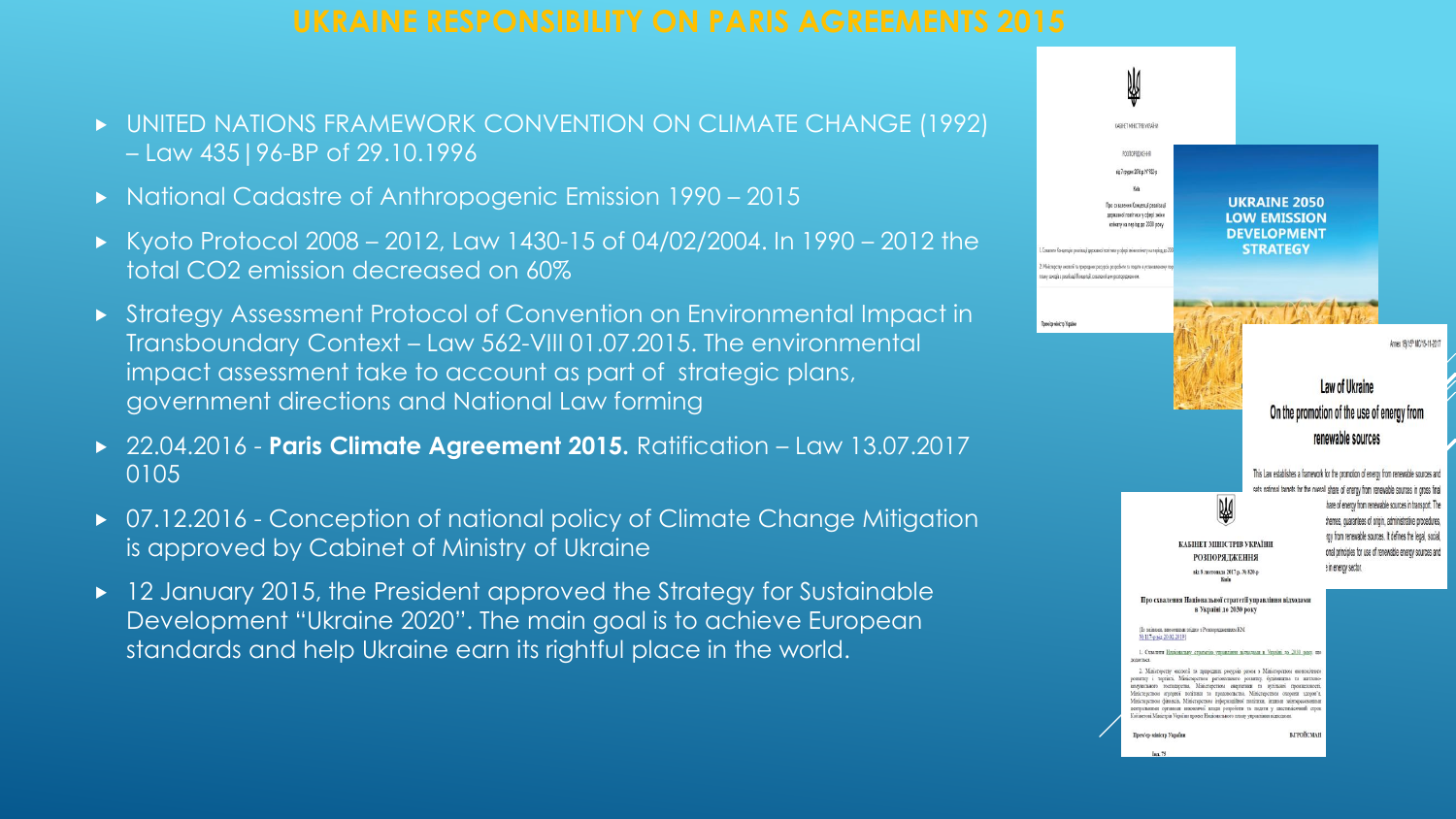- Ukraine was one of the first countries to join the Paris Agreement. The National Emissions Reduction Plan endorsed by the Government of Ukraine in November 2017, became an important practical measure pursuant to the Paris Agreement, and a step forward in adopting European environmental standards, as it gradually and significantly reduces CO2 emissions from power plants.
- For Ukraine the reducing energy use in 2006-2016 is -36% rate. However, this has occurred because of dramatic drop in GDP rather than increased energy efficiency measures.
- The share of low carbon energy in Ukraine is 53% vs 38.6% globally

Energy Strategy of Ukraine until 2035 (ESU-2035) represents such a systemic document. Key objectives of the government's energy policy until 2035 include:

- $\rightarrow$  developing conscious and energy efficient society;
- ensuring Ukraine's energy independence with reliable and stable functioning of its fuel and energy complex;
- developing energy markets;
- **EX a** creating favourable conditions for investment;
- integrating Ukraine's power grids and energy markets in the EU;
- $\rightarrow$  updating management system in line with the present day challenges and global energy trends.

*Globally Ukraine has a plan for decreasing of CO2 emission up to 60% to 2030 vs 1990*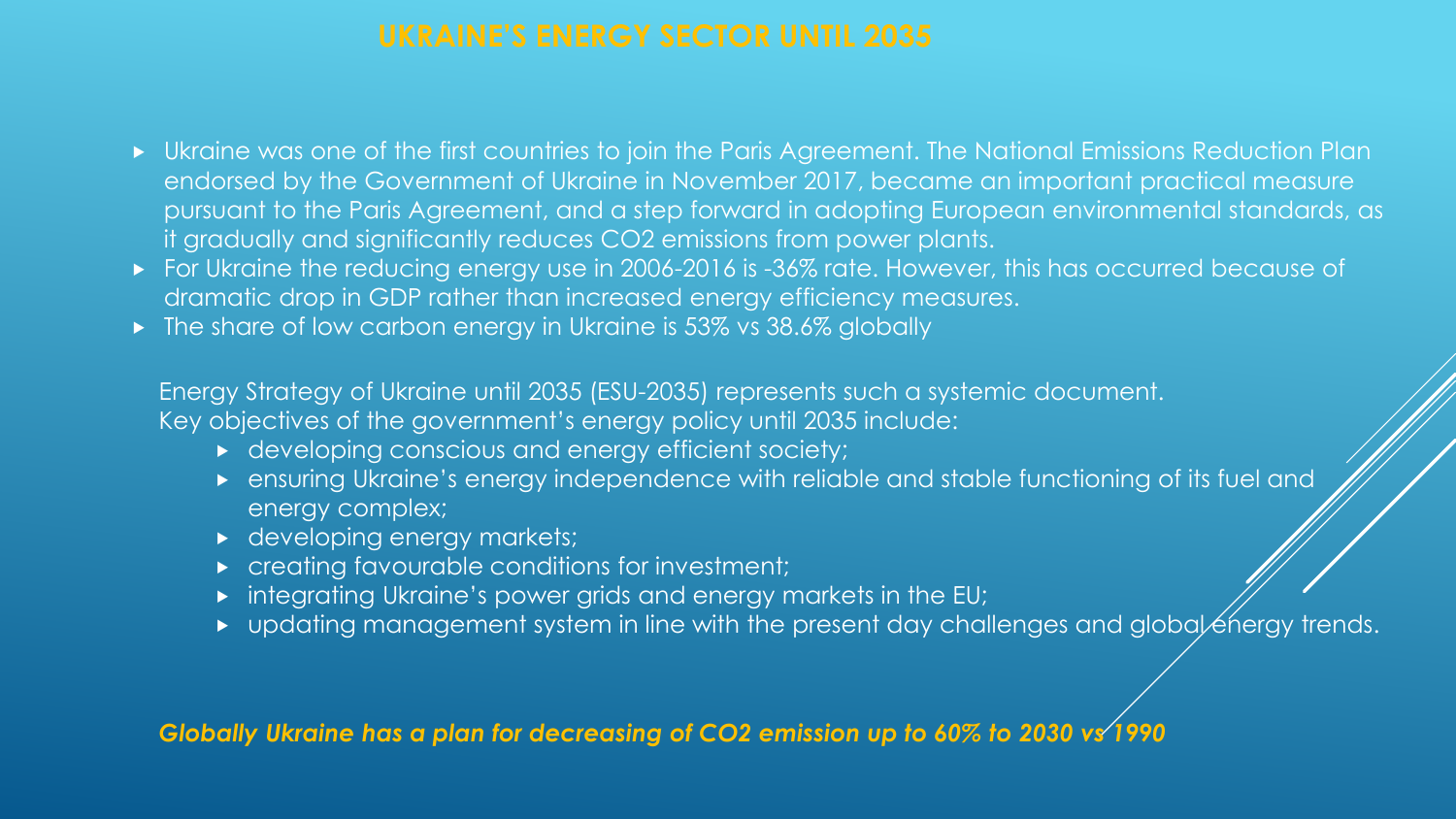- In Ukraine, the effects of climate change can be felt in the growing number of heavy rainfalls and in increasing quantity, range and duration of seasonal temperature anomalies, which have already caused decline in the productivity of farmlands and forests. According to the Ukrainian Hydrometeorological Institute forecasts for the period of 2011-2030, the highest rate of warming in summer should be expected in north-eastern Ukraine. Over the next 20 years, the maximum summer warming will occur in southern regions.
- According to prognosis the annual average temperature groves 8,5 to 10,5 to 2060.



[http://techno.bigmir.net/discovery/1541187-Kak-izmenitsja-klimat-v-Ukraine-cherez-50-let--INFOGRAFIKA](http://techno.bigmir.net/discovery/1541187-Kak-izmenitsja-klimat-v-Ukraine-cherez-50-let--INFOGRAFIKA-)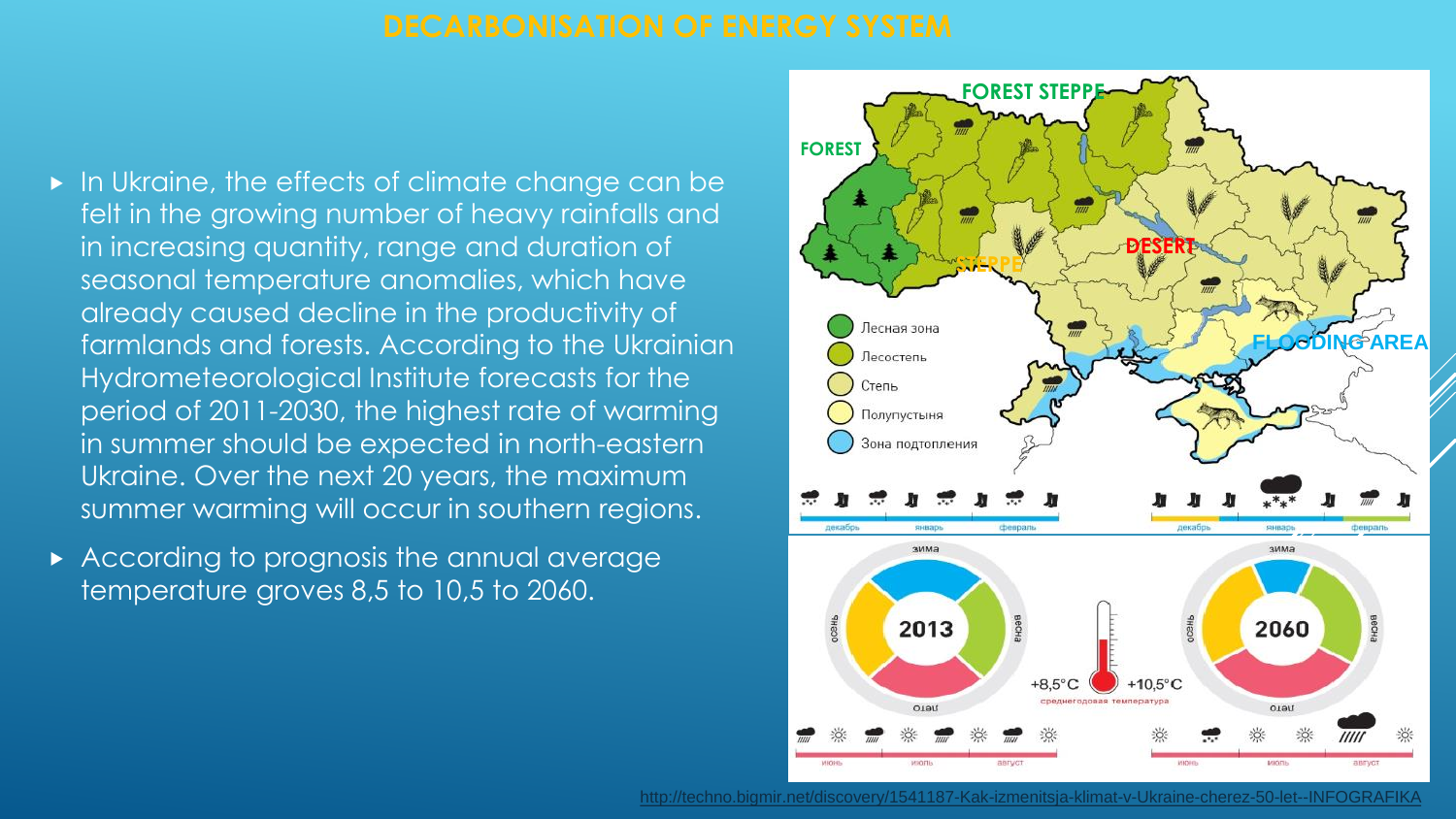## **PROVISIONS OF ENERGY STRATEGY TO 2035**

## **RENEWABLE ENERGY**

Ukraine's renewable energy sector is set to play a decisive role in implementing the ESU-2035. Above all, this concerns decarbonisation of the energy sector and reduction of the country's dependence on fuel imports

Despite the enormous potential of renewable sources estimated at 68 mtoe, Ukraine currently uses it at 5%. According to the Energy Strategy (and in line with the Energy Community Treaty, and the National Renewable Energy Action Plan until 2020), the share of renewables in final energy consumption should reach 11%.

It is clear, however, that this task was politically motivated with no prior assessment of realistic investment opportunities. In other words, Ukraine is unlikely to reach this target

### The main disadvantages of solar technologies are:

- They do not generate power at night or in cloudy weather.
- Solar panels lose up to 1.5% of their initial capacity each year due to the ageing of silicon.
- the wide web of electricity grids is required

The main disadvantages of small hydro are:

- Small hydropower will be only of local significance with little effect on the demand for commercial capacities in general
- Additional installed capacity in 2030 is 180 MW (for Ukraine)
- Impact on environment



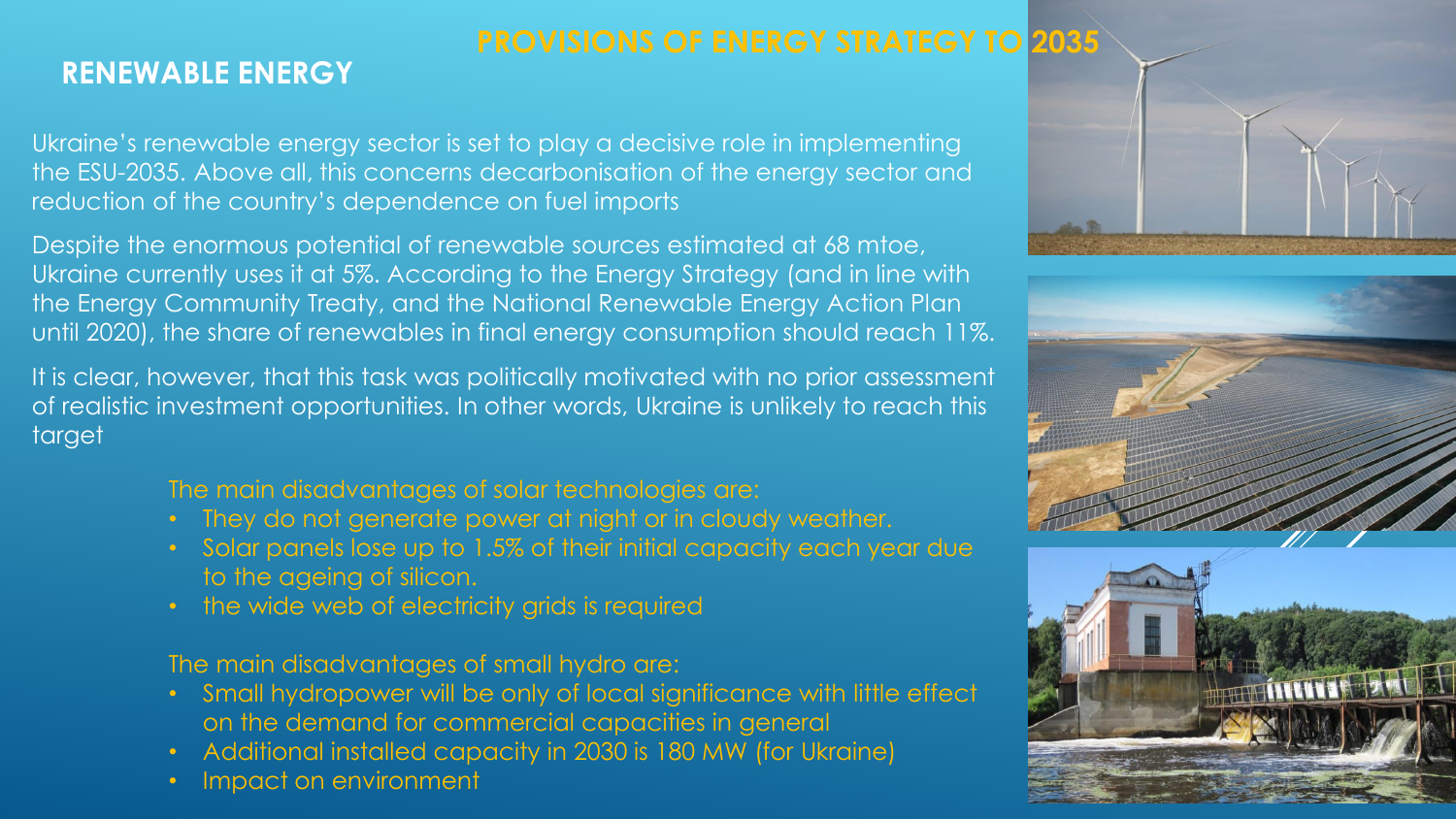

For the time of operation of Ukrainian NPPs, the total volume of **prevented СО<sup>2</sup> emissions** has made up **3,25 billion metric tons**. If Ukraine had not operated NPPs at all, the annual volume of  $CO<sub>2</sub>$  emissions released into the environment would have increased by 117 million metric tons.

Since 1990 Ukraine has generally halved CO<sub>2</sub> emissions.

Energoatom is actively involved in communications with the public regarding the impact of Ukrainian NPPs to the climate and holds consultations with the environmental experts and representatives of the environmental organizations.

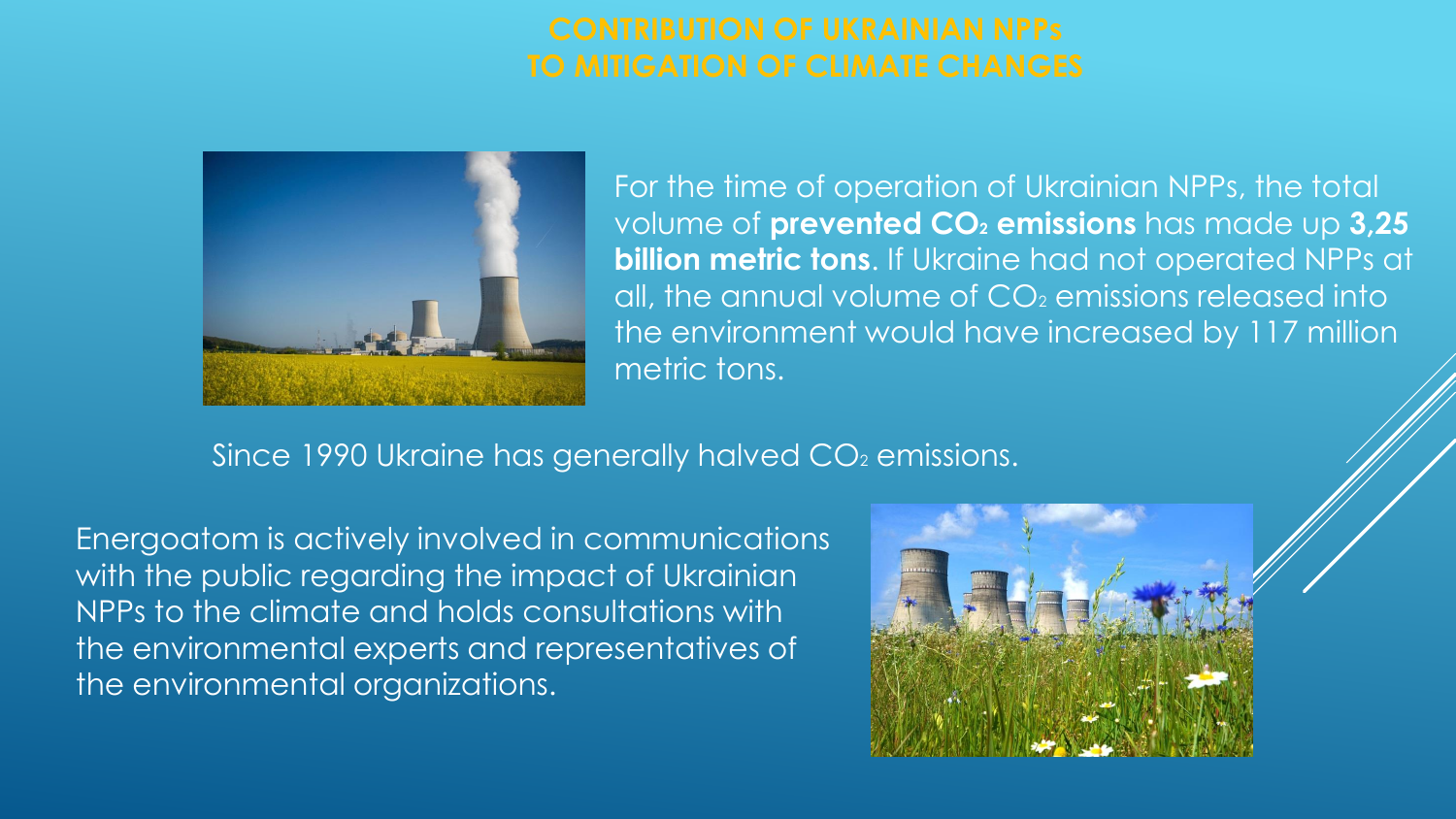- Intention to create a decarbonized energy system considers extensive RES deployment in order to reduce СО2 emissions. It means there will be a rearrangement of electricity generation sources (first of all for those based on fossil fuel) considering strict requirements to the environmental impact minimization.
- In the long term nuclear can meet the increasing demand in electricity since it has some significant benefits:
	- Huge source of electricity production;
	- Small territory required for NPP site;
	- Available infrastructure involvement;
	- Load follow operation to back up RES

*It means further development of energy system should be considered through tight connection puther and RES deployment*.

The importance of nuclear power in the context of climate changes and achievement of  $\mathcal{L}$ limatic goals under the Paris Climate Agreement are also mentioned in the Strategy of low-carbon development of Ukraine for the period until 2050 that refers to further development of nuclear energy along with RES.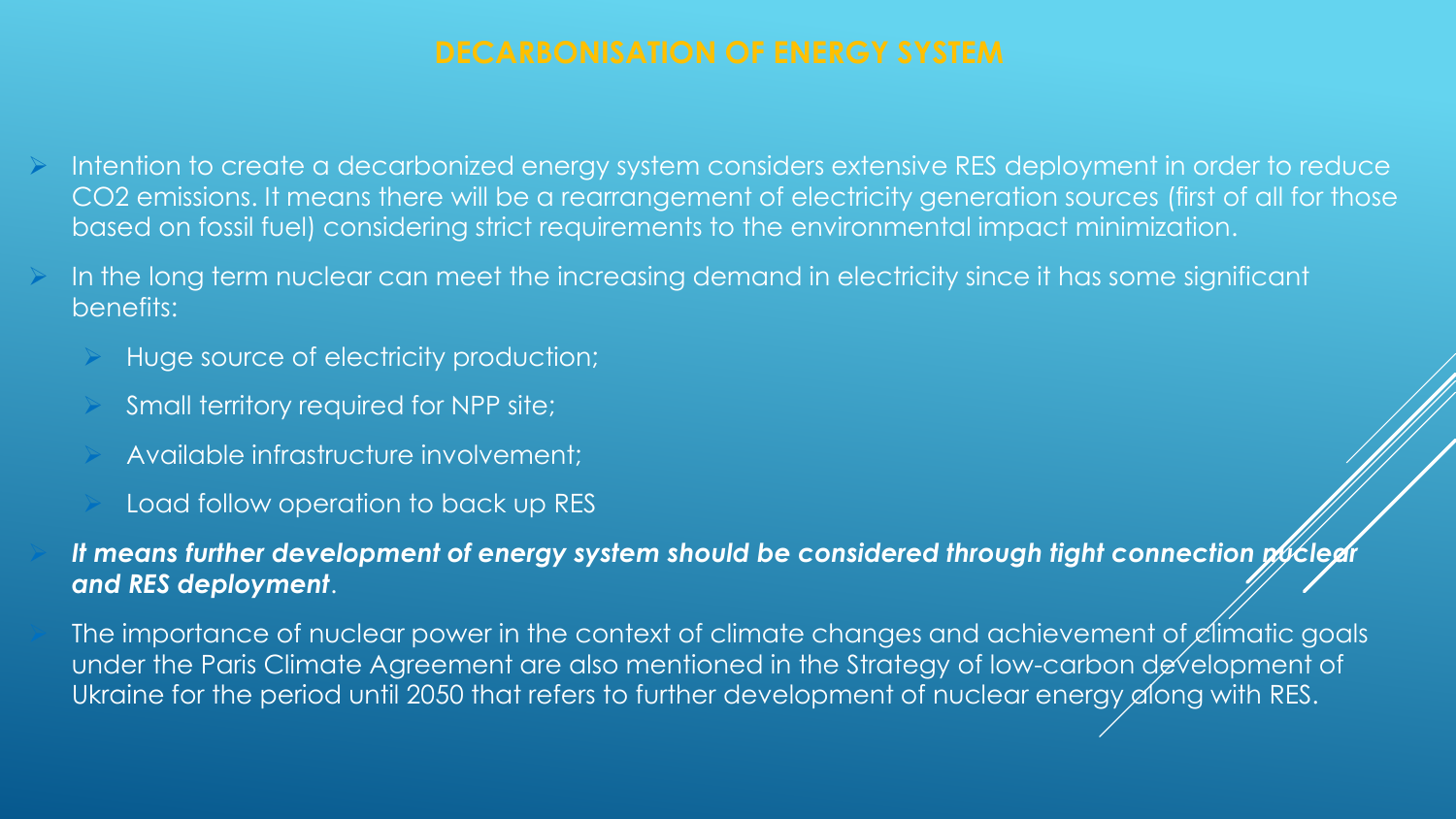### $\triangleright$  Main objectives

- **Comparison of long term nuclear deployment scenarios**
- The following scenarios were considered:
	- The construction cost of LWR 4700 USD/kW and 5900 USD/kW
	- Carbon prices 0; 5 and 50 USD/t
	- **Externalities**
	- Calculations were made at 10% discount rate that is usually applied for developion countries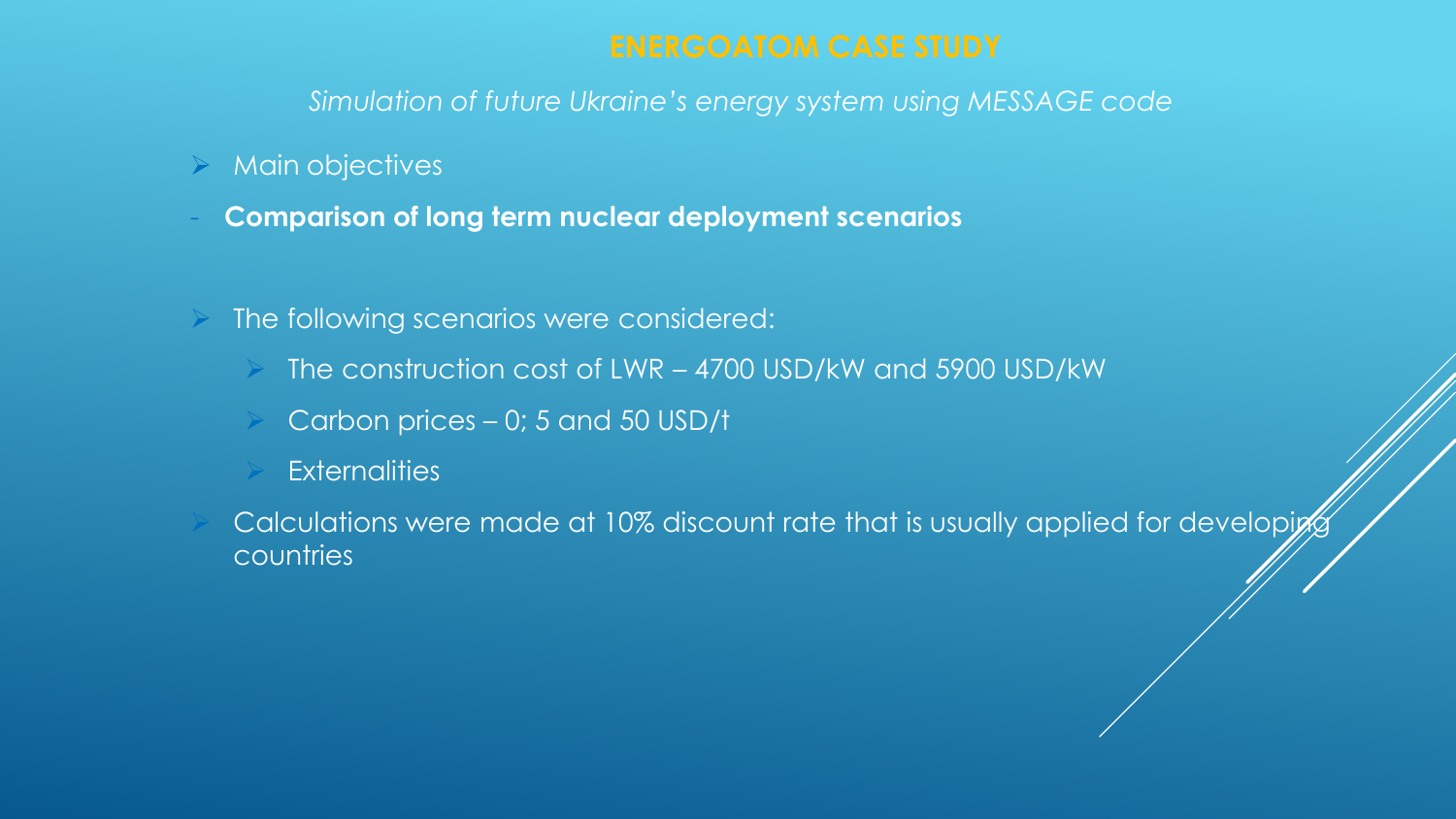|                               | <b>WPP</b> | Solar | Coal           | <b>Nuclear</b> |
|-------------------------------|------------|-------|----------------|----------------|
| Capacity, MW                  | 10         |       | 300            | 1200           |
| Overnight cost,<br>USD/kW     | 900        | 1500  | 2300           | $4700 - 5900$  |
| <b>Thermal</b><br>efficiency  |            |       | 35             | 33             |
| Fixed cost,<br>USD/kW         | 39,7       | 23,4  | 50,9           | 100.28         |
| Variable cost,<br>USD/kWh     |            |       | 5,00           | 2.3            |
| Plant factor                  | 0,25       | 0,15  | 0,85           | 0,92           |
| Lifetime, years               | 25         | 15    | 40             | 60             |
| Construction<br>period, years |            |       | $\overline{4}$ | 50             |

1. Capital cost estimates for utility Scale Electricity Generating Plants. EIA. Novеmber 2016 2. Projected cost of Electricity. OECD. 2015

3. INPRO Assessment of the Planned Nuclear Energy System of Belarus. IAEA-TECDOC-1716. IAEA, 2013

4. Nuclear New Build: Insights into Financing and Project Management. OECD. NEA No. 7195. 2015

СО2 emission [Projected cost of electricity. 2005. P.39] 0.9 t/ MWh coal 0.33 t/ MWh gas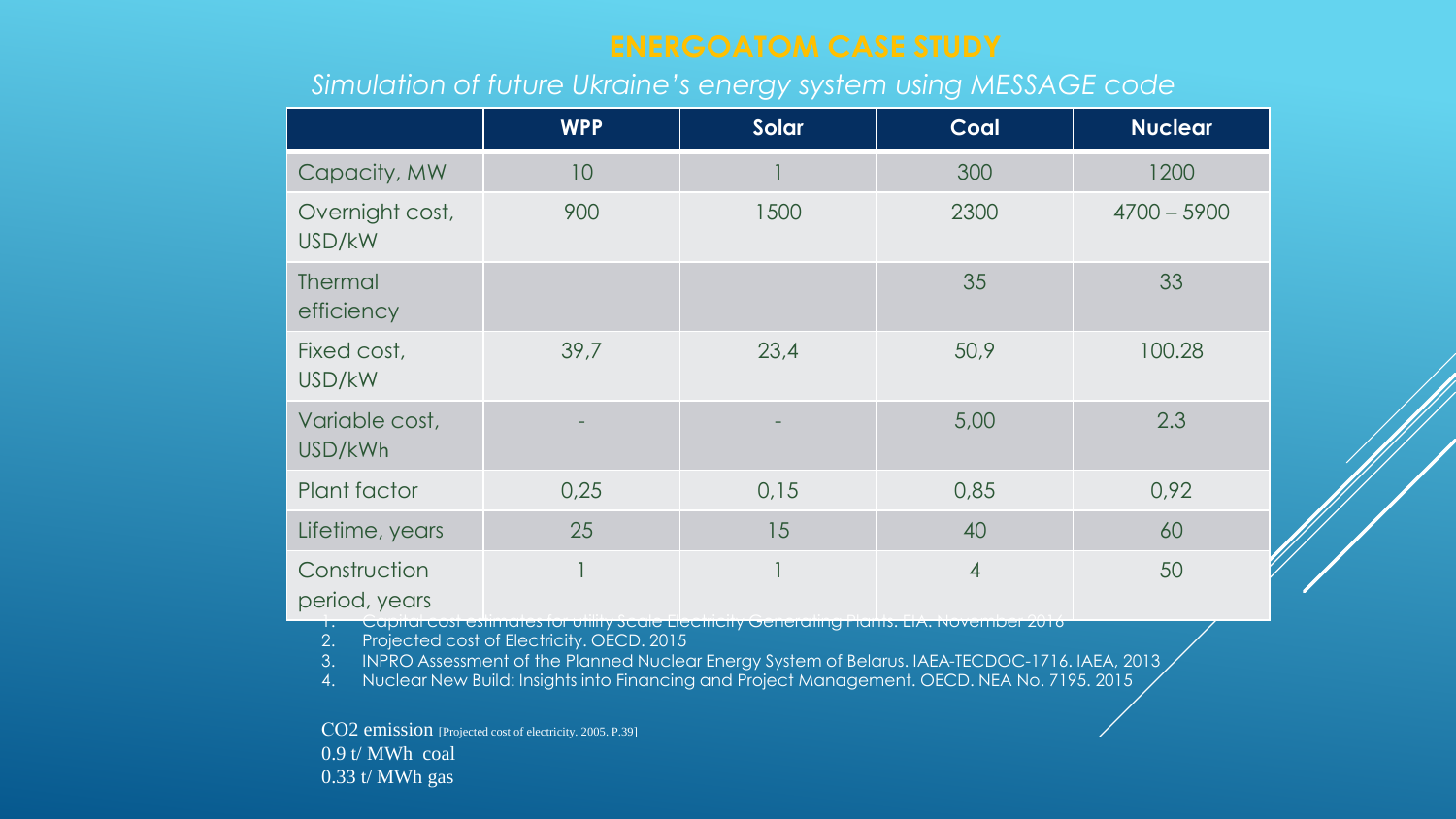### **Externality values for various electricity generation sources (cents/kWh)**

| Value                      | Coal | Oil | Gas  | <b>NPP</b> | <b>Hydro</b> | <b>Wind</b> | Solar | <b>Biomass</b> |
|----------------------------|------|-----|------|------------|--------------|-------------|-------|----------------|
| Min                        | 3,0  | 4   | 0,49 | 0,2        | 0,03         | 0,001       | 0,25  | 0,08           |
| <b>Max</b>                 | 9,5  |     | 3    | 1,5        |              | 0,25        | 0,6   | 3,5            |
| Applied in<br>calculations | 5,4  | 5,9 | 1,7  | 0,6        | 0,4          | 0,1         | 0,5   | 1,3            |

*source: environmental externalities from electric power generation. the case of rcreee member states. 2013 – 9 p. rcreee*

Externalities include indirect costs of electricity production that impact climate,  $|$ environment, human health, agriculture and so on. In other words externalities $\hat{z}$ comprise total side effect from electricity generation by various technologies no matter what technical parameters they have.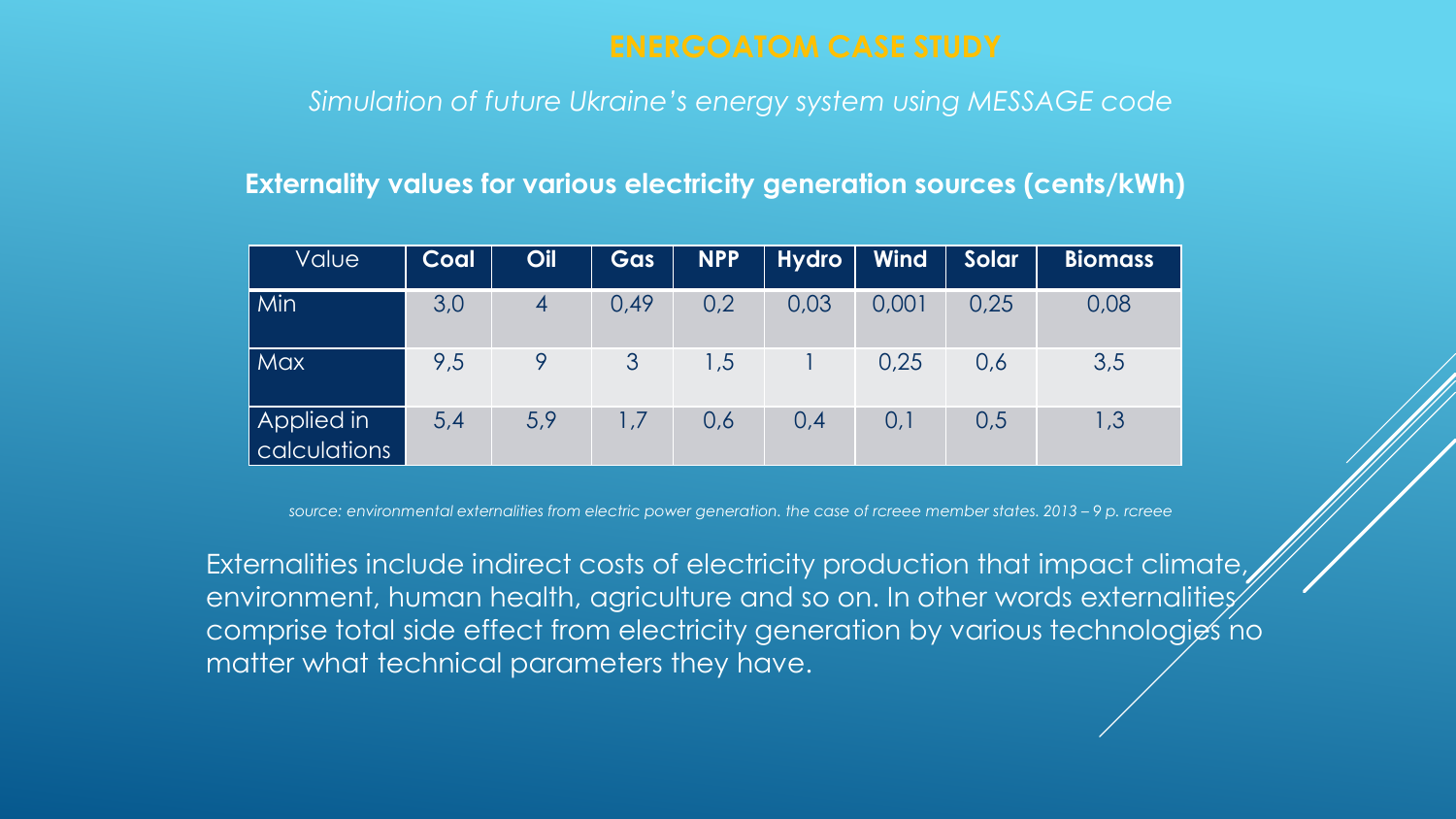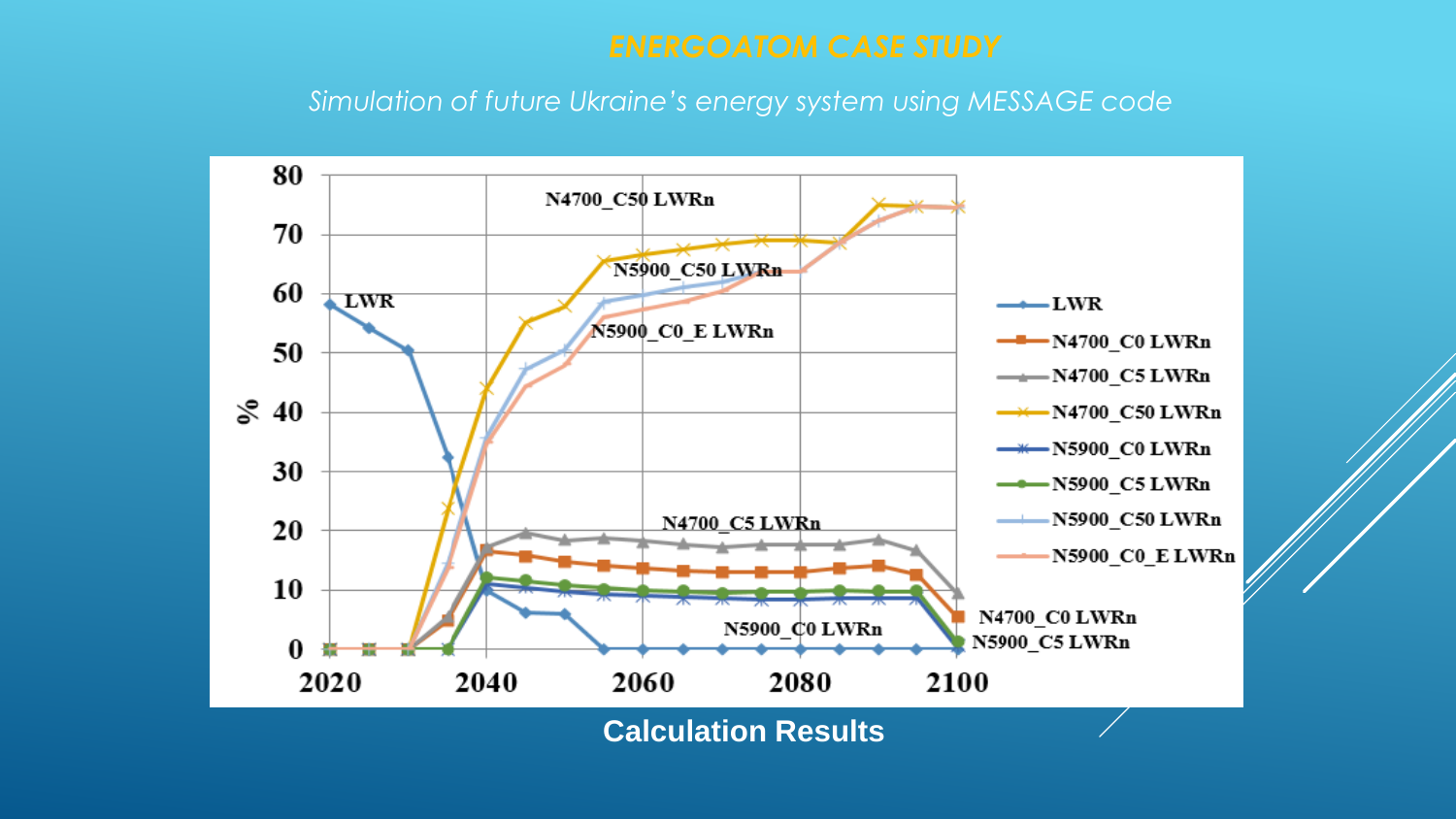*Scenarios for optimal power mix criteria of CO2 reduction*

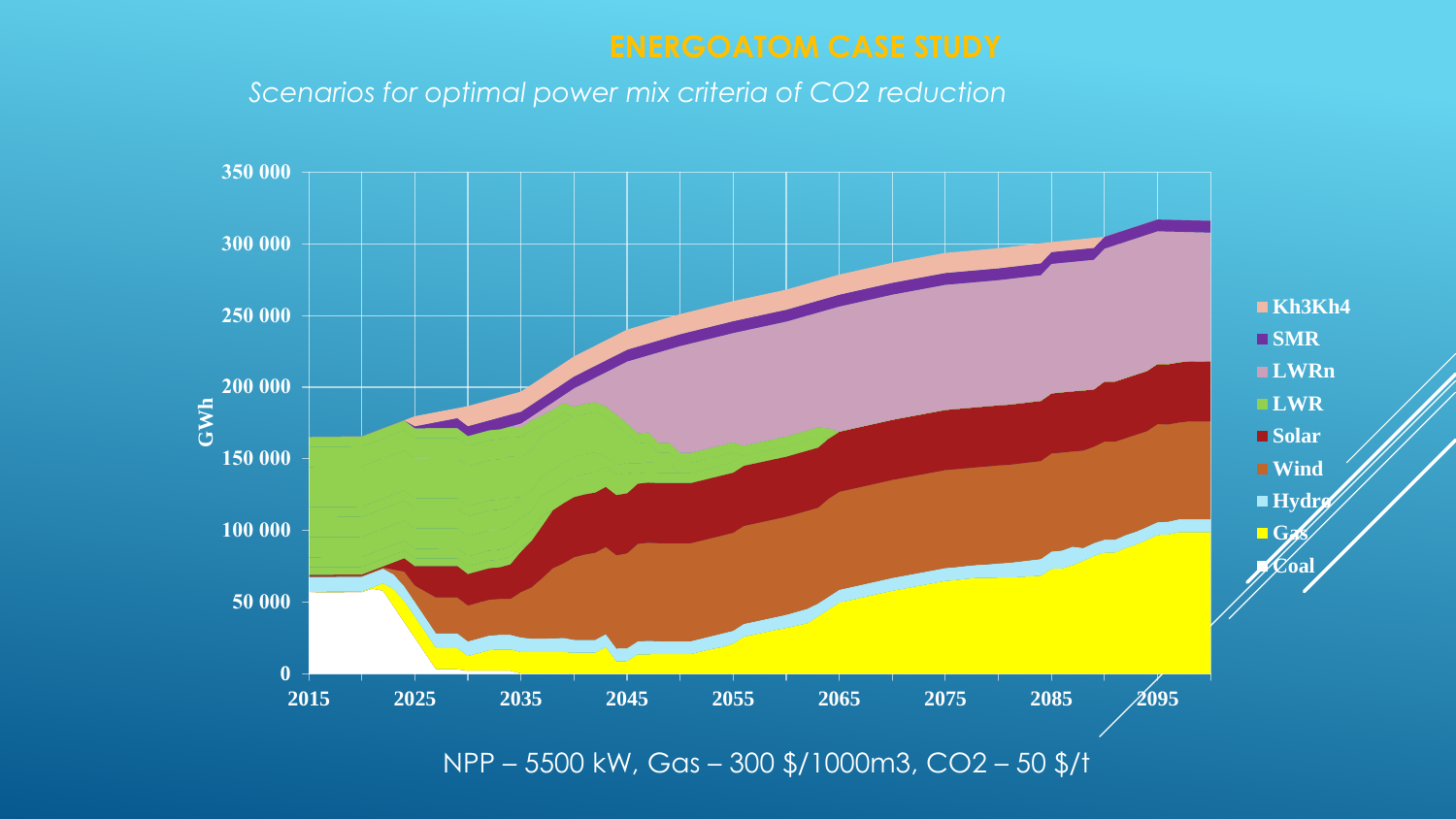### **CONCLUSIONS**

 $\triangleright$  The low CO2 taxes not influence on energy mix in Ukraine. The additional economical factors need to consider for preferable deployment of nuclear (same for previous scenario with Externalities)

 For perspective deployment of nuclear the high capital cost of conventional gas generation is needed and the increasing of gas price up to 300 \$/1000m3. This scenario is possible at middle term based on increasing of gas consumption in the world

The 5500 \$/kW can be considered as optimal overnight cost for nuclear in Ukraine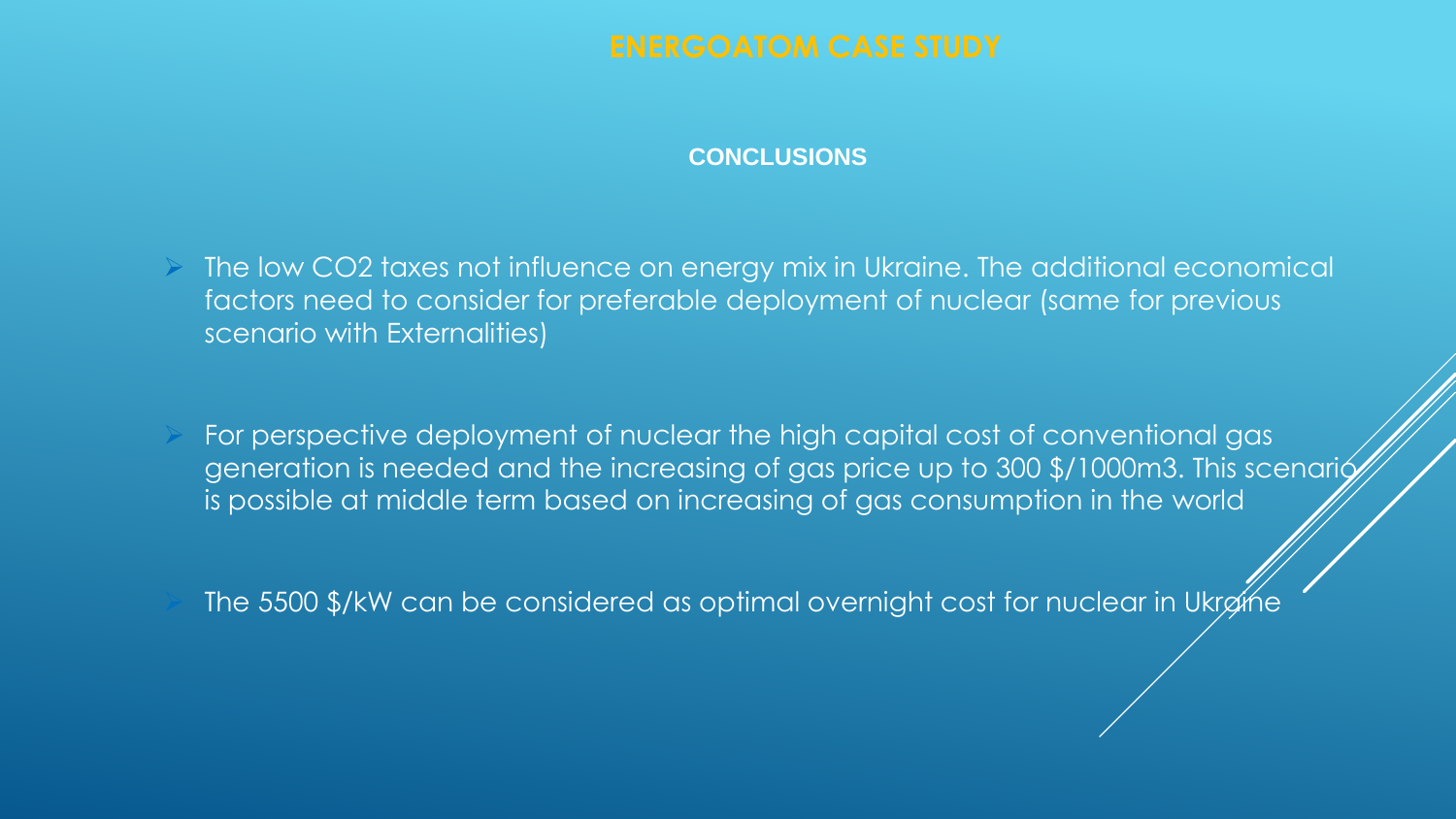**CONCLUSIONS**

- The main predictive research algorithm is using of modeling energy system tools for making informed decisions. The approaches adopted in practice for the comparative assessment of various types of generation only by comparison of the LCOE often do not allow substantiating the promising role of nuclear power plants in the production of electricity
- It is necessary to formalize the approach of realizing of predictive comparative assessment of various types of generation in order to take into account the following factors:
	- a. The concomitant impact of generation on the environment, humans (Externality)
	- b. Reservation of capacities of Solar and Wind
	- c. Battery decommissioning
	- d. Seasonal and daily efficiencies of Solar and Wind, decrease in efficiency of SES depending on the operating life (at least 1% / year)
	- e. Land exception for Solar and Wind